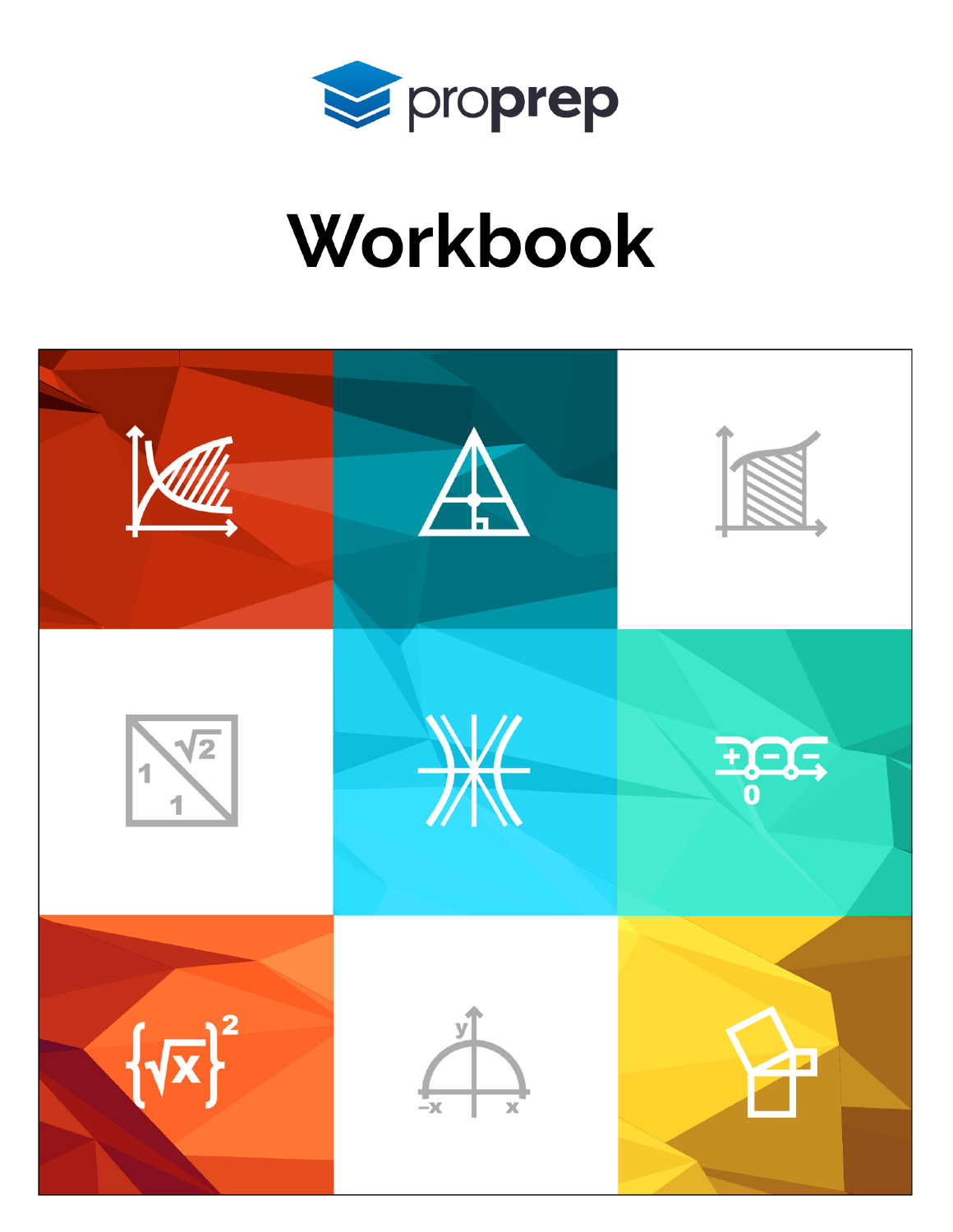### Table of Contents



For more information and all the solutions, please go to [www.proprep.uk.](http://www.proprep.uk/) **Solution any questions please contact us at +44-161-850-4375 or [info@proprep.com.](mailto:info@proprep.com)**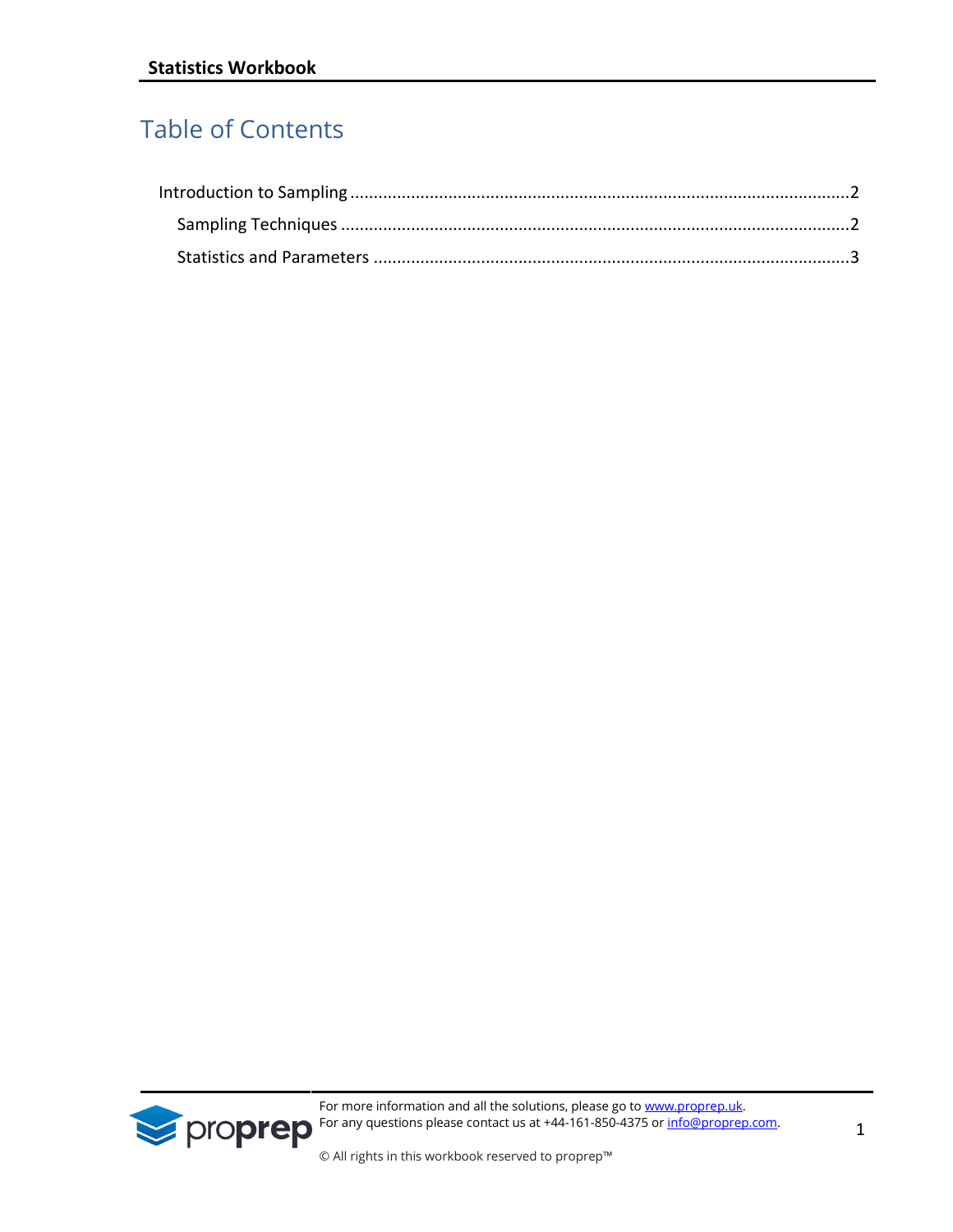## <span id="page-2-0"></span>**Introduction to Sampling**

#### <span id="page-2-1"></span>**Sampling Techniques**

#### **Questions**

- **1)** A college is studying tendency towards depression among its first-year students. They choose 25 students from this year's cohort at random. What is the population? What sampling technique was used?
- **2)** A toy company chooses 5 toys at random from each of their 10 models to test for quality control. What sampling technique was used?
- **3)** A researcher is studying opinions about abortion among adults aged 25-40 in the southeastern United States. She randomly selects 4 states from this region and then within those states chooses a simple random sample of adults aged 25-40. What is the study's population? What sampling technique was used?
- **4)** A candidate for Congress polls his friends about their opinions about gun control. What sampling technique was used?

#### **Answer Key:**

- **1)** Population: all first-year students at this college. Technique: Simple random sample.
- **2)** Stratified random sample.
- **3)** Population: all adults aged 25-40 in southeastern United States. Technique: Clustered random sample.
- **4)** Convenience sample.

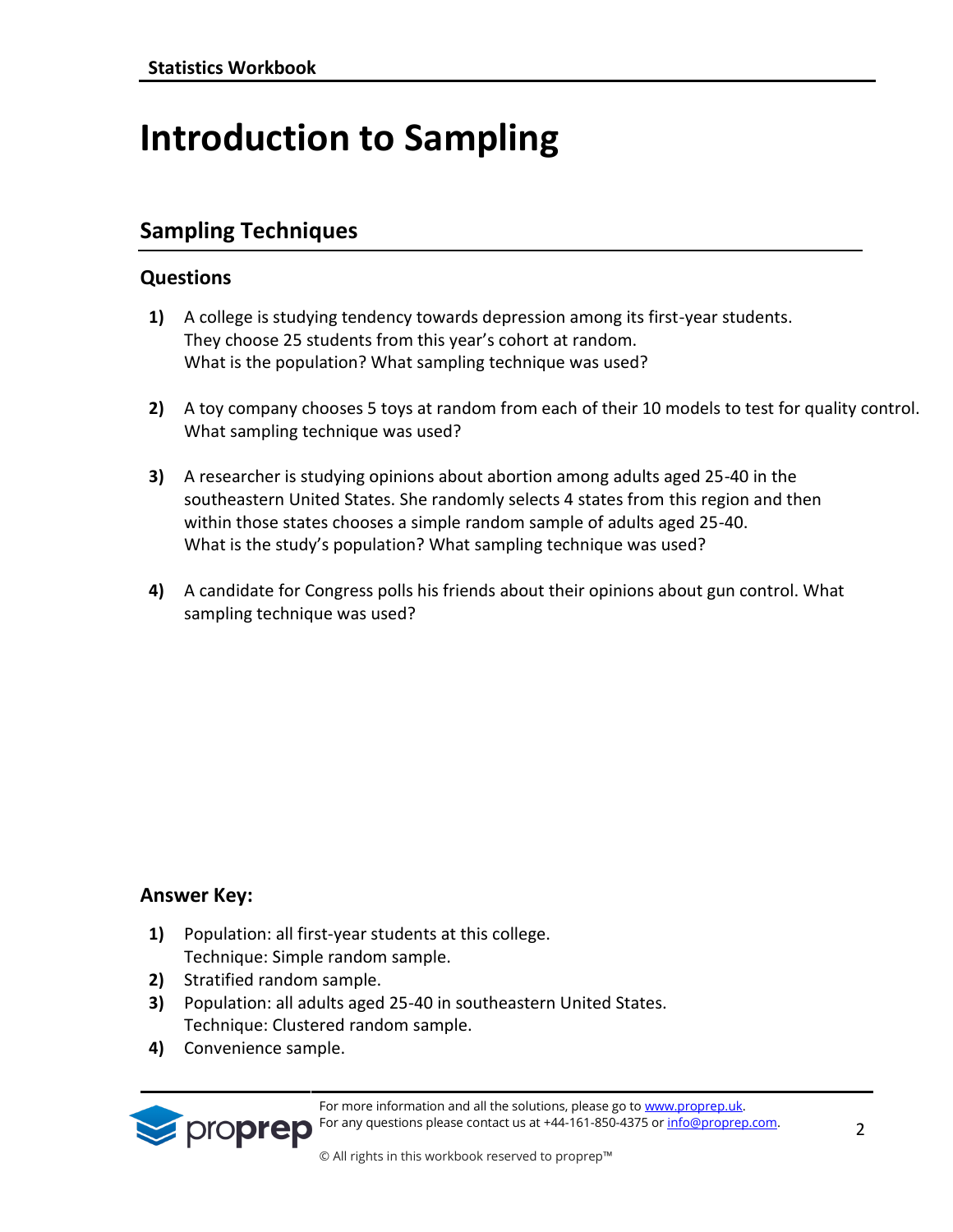#### <span id="page-3-0"></span>**Statistics and Parameters**

#### **Statistics and Parameters: What's the Difference?**

|                    | Statistic (sample)       | Parameter (population) |
|--------------------|--------------------------|------------------------|
| Average or mean    |                          |                        |
| Standard deviation |                          |                        |
| Proportion         | $\overline{\phantom{0}}$ |                        |

**Example** (solution in the recording)**:**

25% of a state's voters are thought support a new bill to legalize medical marijuana. Two hundred voters are sampled and asked whether they support this initiative, and 56 of those voters indicate their support for the bill.

- a. What is the population?
- b. What is the variable?
- c. What parameter is mentioned here?
- d. What statistic is mentioned here?

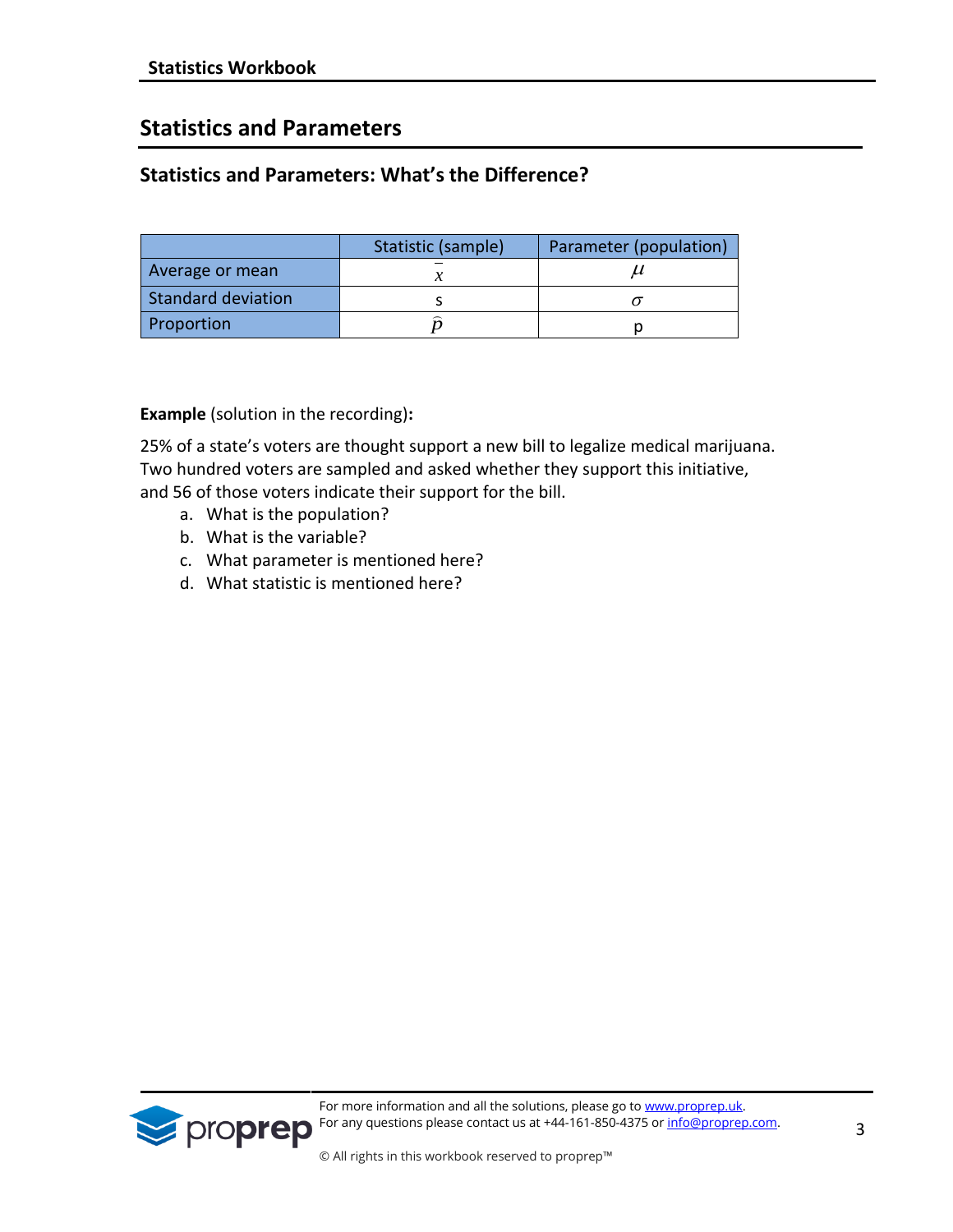#### **Questions**

**1)** In the following table we have the probability distribution of the number of flat-screen TV's, owned by all families in Alphaville. We sample 4 families from this population and then find that these families have' on average, 2 flat-screen TV's. Give an example of a parameter and of a statistic shown here.

| No. of Families | No. of Flat-Screen TV's |
|-----------------|-------------------------|
| 50              |                         |
| 250             |                         |
| 350             |                         |
| 300             |                         |
|                 |                         |

- **2)** Assume that 20% of a large company's employees have graduate degrees. 10 employees are randomly selected from the company, and three of them have graduate degrees.
	- a. What is the population?
	- b. What is the variable?
	- c. What is the parameter?
	- d. What is the statistic?
- **3)** 10 students are sampled from all students at college who completed Statistics 101. The average course grade for all students is 78, with a standard deviation of 15. The average grade among the students in the sample is 80 with a standard deviation of 18.
	- a. What is the population?
	- b. What is the variable?
	- c. What parameters are included here?
	- d. What is the sample size?
	- e. What statistics will be used here?